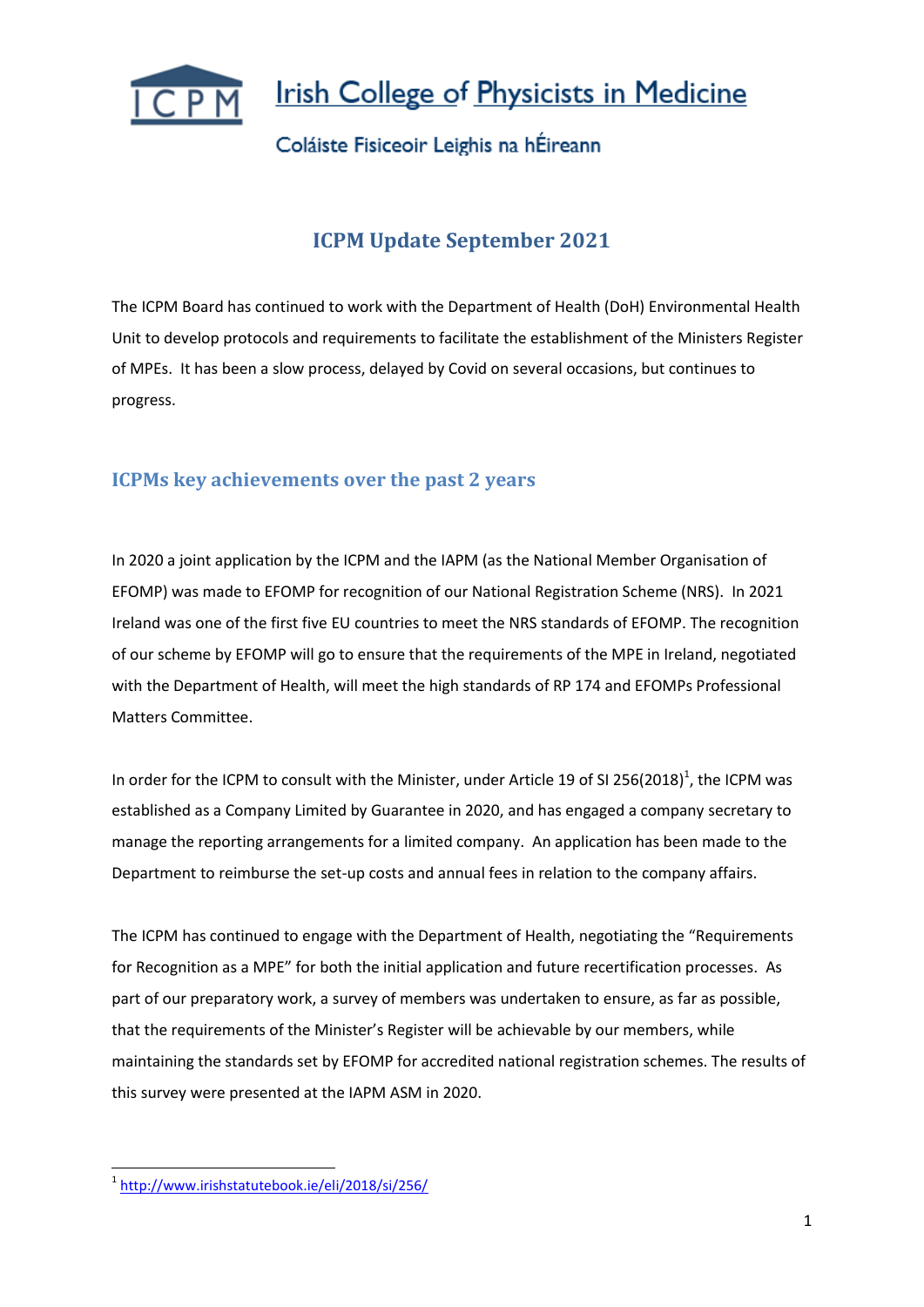

### Coláiste Fisiceoir Leighis na hÉireann

#### **Requirements for entry to the Minister's Register**

Requirements for entry to the Register of Medical Physics Experts will be based on EU RP174<sup>2</sup> and the ICPM constitution, with the following two specialisations within the ionising radiation remit:

- (i) Diagnostic Radiology & Imaging Physics including Nuclear Medicine (D&R+NM)
- (ii) Therapeutic Applications of Ionising Radiation (RT)

Nuclear Medicine has been included within the Diagnostic Imaging speciality as this is the most common division of responsibility in Ireland. However, it has been proposed that anyone who feels they do not meet the full requirements for a combined specialisation of D&R+NM may request an exclusion condition under Article 19(7) of SI 256 (2018)., for example registration for Diagnostic Radiology excluding Nuclear Medicine or vice versa.

The draft requirements will specify the Knowledge, Skills and Competencies (KSC) that the MPE should possess at an academic level, core medical physicist level and at specialist (expert) level, complying with RP174 Annex  $I^3$ , as summarised in Figure 1 below:



Summary Curriculum Framework for Medical Physics Expert in Ireland

Note: Table A: MPE as Healthcare Professional Table B: MPE as a Physical Scientist, Table C1: KSC Specific for the MPE in Diagnostic Radiology & Imaging Physics (Diagnostic & Interventional Radiology incorporating Nuclear Medicine), Table C2: KSC Specific for the MPE in Therapeutic Applications of Ionising Radiation (Radiation Oncology/ Radiotherapy)

*Fig1: Summary of Knowledge, Skills and Competency (KSC) requirements for Medical Physics Expert.*

**.** 

<sup>2</sup> https://ec.europa.eu/energy/sites/ener/files/documents/174.pdf

<sup>3</sup> https://ec.europa.eu/energy/sites/ener/files/documents/rp174\_annex1.pdf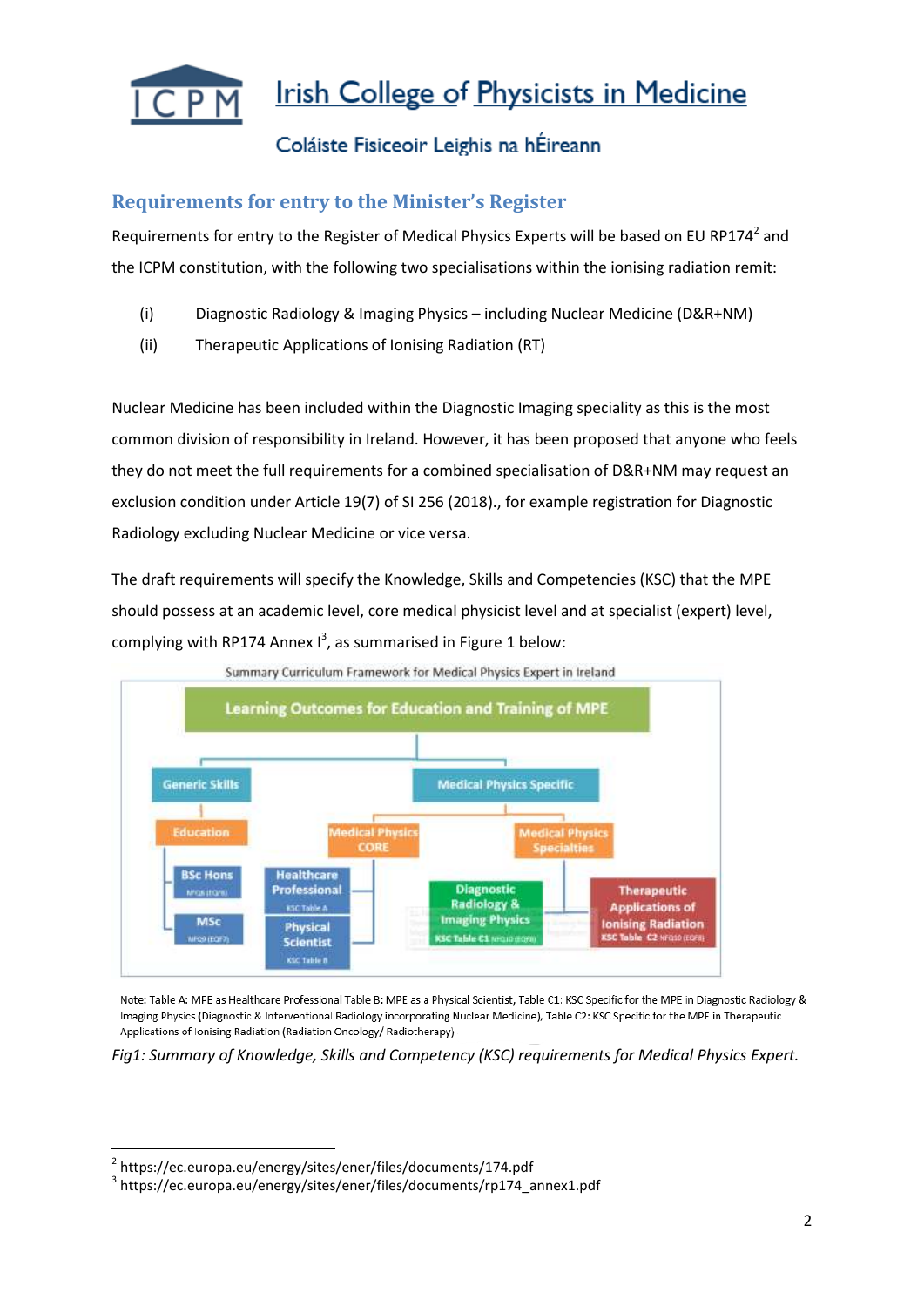

### Coláiste Fisiceoir Leighis na hÉireann

Each applicant will be asked to provide sufficient evidence for each stage of their training; education to at least NQF Level 9 MSc, 2 years of core clinical training and 3 years additional professional development in their chosen speciality. The ICPM Board are satisfied that the Minister's requirements will meet the standards set by the EFOMP National Registration Scheme and RP 174, while having the flexibility to ensure that all current ICPM members will be in a position to apply for recognition as an MPE.

The registration scheme will accommodate both those who have participated in a structured accredited training programme as well as those who train "on the job" outside a formal training and assessment programme. For Medical Physicists who trained outside a structured training programme, we recommend keeping a portfolio of evidence matched to the Knowledge, Skills and Competencies of RP174 Annex  $I<sup>3</sup>$  to ease the burden on preparation of an application. Recent applicants seeking ICPM membership have provided evidence of their advanced experience and expertise by relating it to the corresponding KSC laid out in Annex I of RP174. As well as giving the applicant structure for their submission, it also enhances the review process significantly.

The ICPM will engage with a provider to develop a full website with built-in member's area functionality, and work has begun in this regard with Passion for Creative (the IAPM website developer). The website will give members a personal space to log evidence of training and CPD. We are awaiting funding from Department of Health to establish the website and online portal, as an essential tool for ICPM members, before the register is established. The ability to compile and save evidence in advance of the opening of the Minister's Register will, we hope, make the application process a more efficient task for our members.

#### **The Minister's Register**

When the Minister's Register comes into being, *every* medical physicist seeking official recognition as a Medical Physics Expert will have to make an application to be on that Register. Applicants will be asked to apply to the Environmental Health Unit of the Department of Health, using the application form developed by the Department of Health in consultation with the ICPM.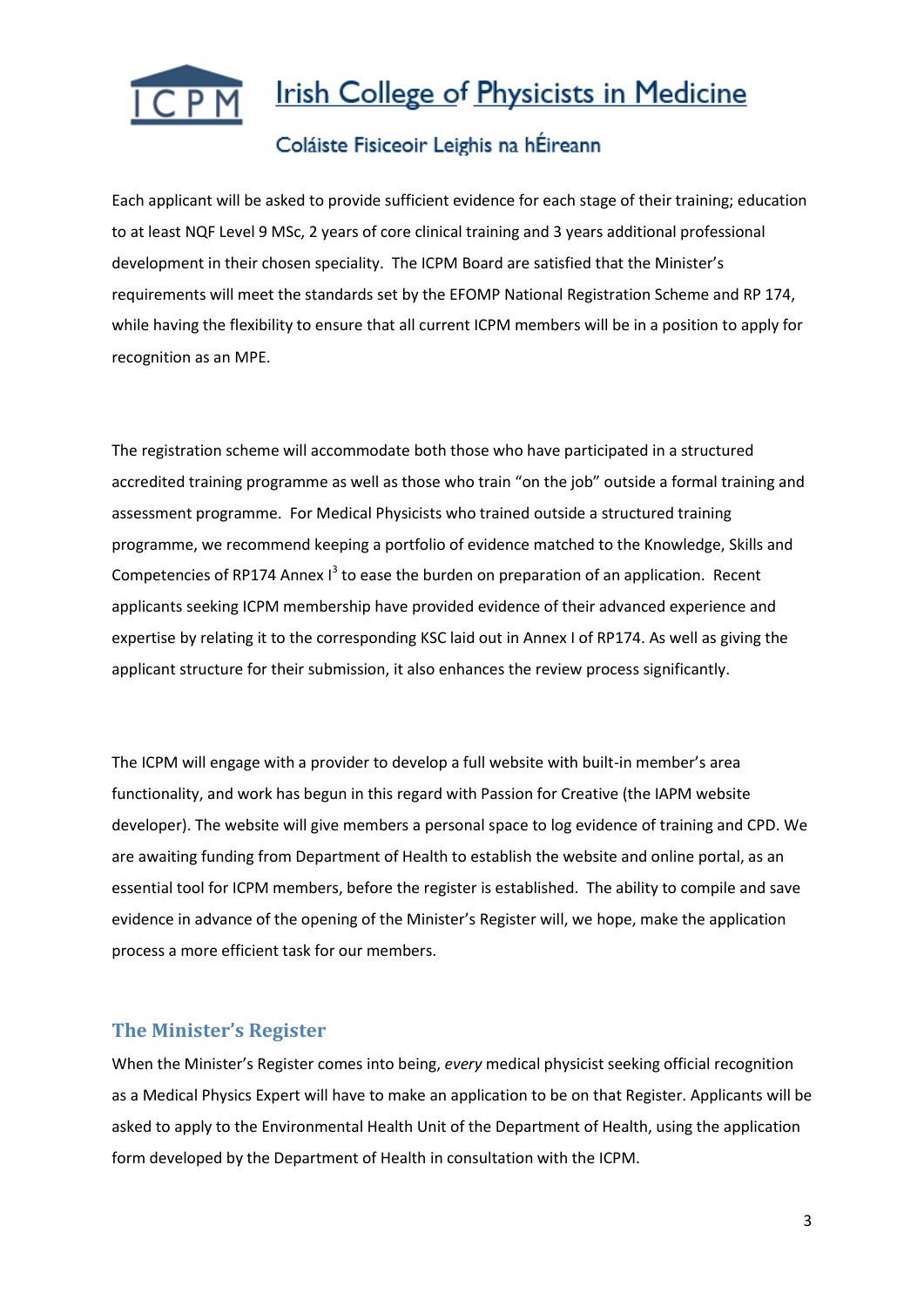

### Coláiste Fisiceoir Leighis na hÉireann

Once established the register will take a similar form to the RPA list on the EPA website. The Department website will list all MPEs with their expiry date, while those who intend to offer services to third parties applicants will be invited to provide their contact details for publication.

Registration will last 5 years, with renewal based on CPD meeting the standards established by the ICPM and accepted by the Minister.

#### **Transitional arrangements**

While waiting for the Minister's Register to be established, undertakings are still under a legal obligation to appoint an MPE with the knowledge, training and experience to act or give advice on matters relating to radiation physics applied to medical exposure, who must take on the roles and responsibilities of regulation 20. We encourage members to use their membership of the ICPM as an assurance that they have the knowledge skills and competence to act in the capacity of MPE.

Once established the Minister will adopt the list of "ICPM members" in the categories D&IR+NM and RT as a *temporary* register. However, on expiry of the ICPM Membership Certificate each member will have to make a *first-time* full application to the Minister. The ICPM is aware this is may be time-consuming task for full members and hence aim to encourage and facilitate members through this process using the website portal and other supporting mechanisms.

The requirement for a full application for those on the temporary register is because the ICPM is not holding on file certified copies of academic achievements, nor full records on training schemes / evidence of on the job training for all members. The current ICPM voluntary register does not hold all of the available evidence (e.g. MSc certificate etc) in the detail required to register each member currently. Although ICPM members submit CPD annually the quality of submission varies and is not easily matched to the competencies of RP 174. Hence we will be unable to give the DoH automatic assurance that each and every one of our members meets the standards set by the Minister and mandated by the Professional Regulation Unit of the DoH using the existing data.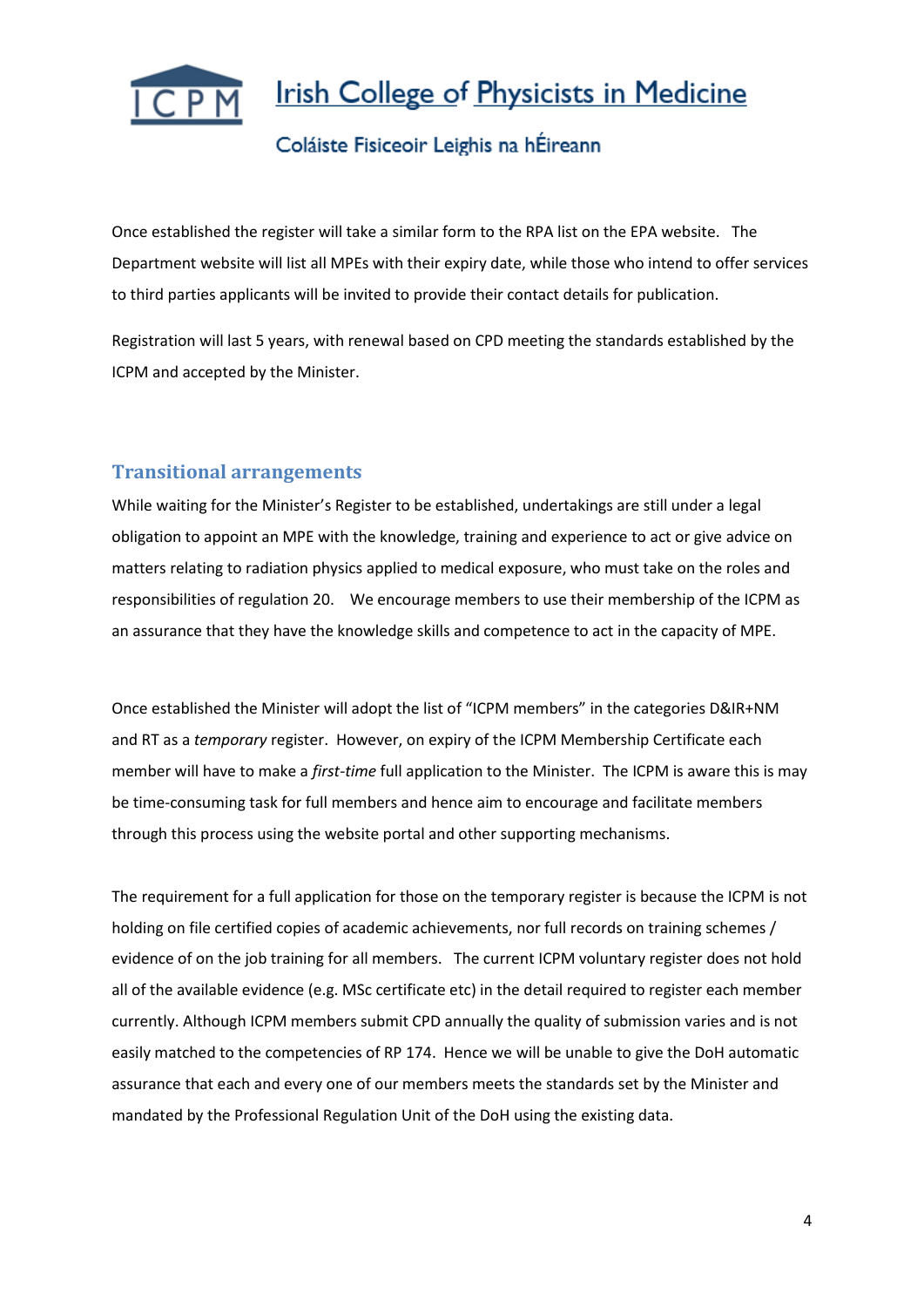

## Coláiste Fisiceoir Leighis na hÉireann

We encourage all members to consider starting the compilation of evidence as early as possible, such as

- Certified copies of academic achievements
- Evidence of completion of a structured training scheme
- Evidence of any unstructured training undertaken.
- In lieu of a structured accredited training scheme, a record of continuous professional development matched to the Knowledge Skills and Competencies expected of an MPE (RP 174 Annex  $I^3$ ).

#### **ICPM Role after establishment of the Register**

The ICPM will act as advisors to the Minister. In effect all applications to the Minister will be forwarded to the ICPM for consideration, and the ICPM will make a recommendation to the Minister as to the acceptance, or otherwise of a candidate.

The ICPM must also be adequately protected for the advisory role it will undertake, and to that end have applied to the Department of Health for funding to cover the not insubstantial costs of insurances (Directors and Officers, Cyber security and Professional Indemnity)

#### **Timescales**

The Requirements document and associated application forms are expected to be finalised by September 2021. These will be reviewed within DoH by the Professional Regulations Unit and legal drafters before going to a wider consultation to be held with relevant stakeholders, including ICPM members and other bodies such as the HSE and the EPA. This consultation process will feed into a final agreement between the ICPM and Department of Health expected in Q1 2022. The ICPM will continue during this time to negotiate the Service Level Agreement with the DoH for the consultancy function and expertise on Medical Physics Expert it will provide to the DoH as part of the MPE registration process.

In the interim, concerns have been raised by HIQA that an offence is on the statute books while Undertakings are not in a position to comply; it is an offence for an Undertaking not to appoint an